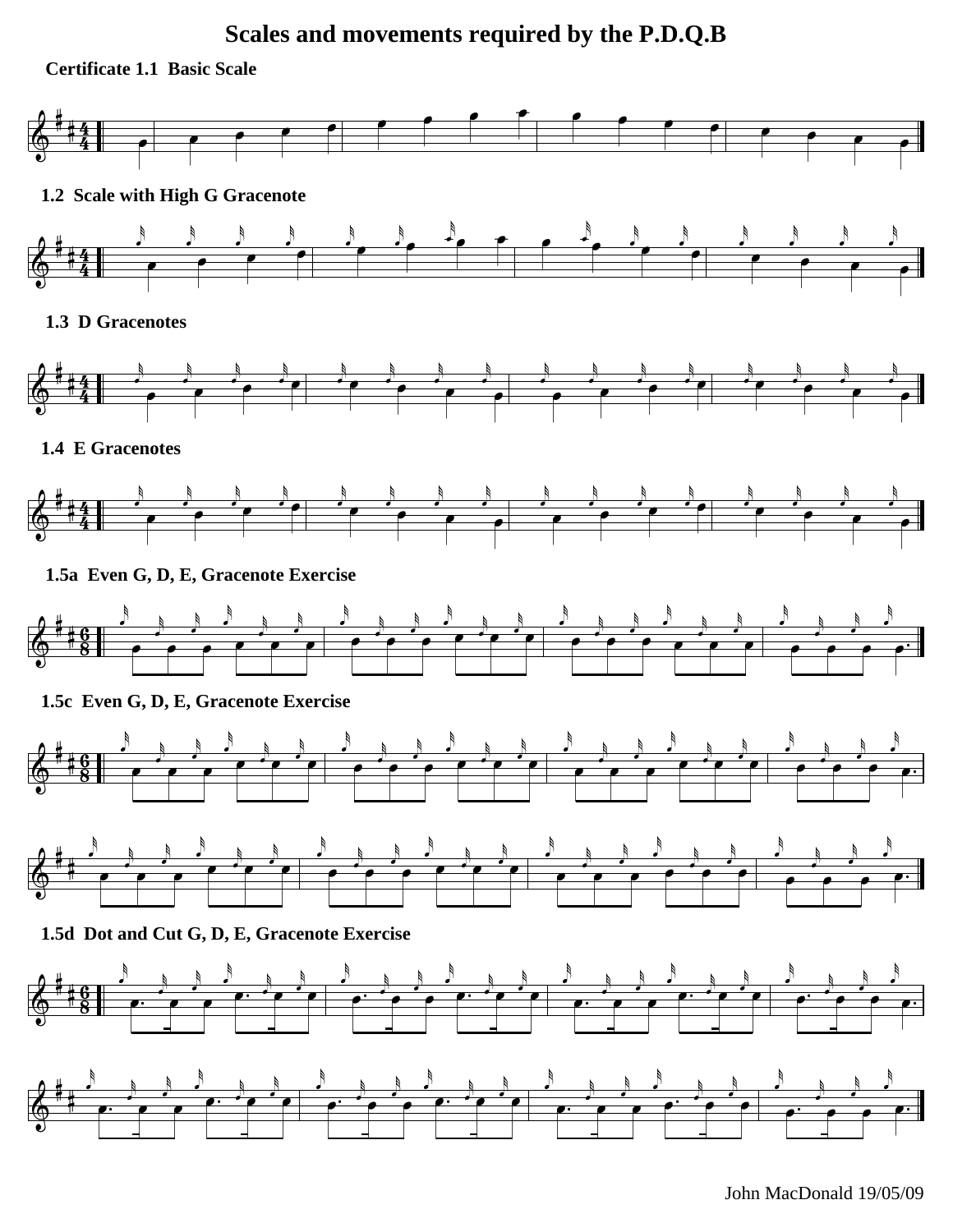**1.6 Strikes**

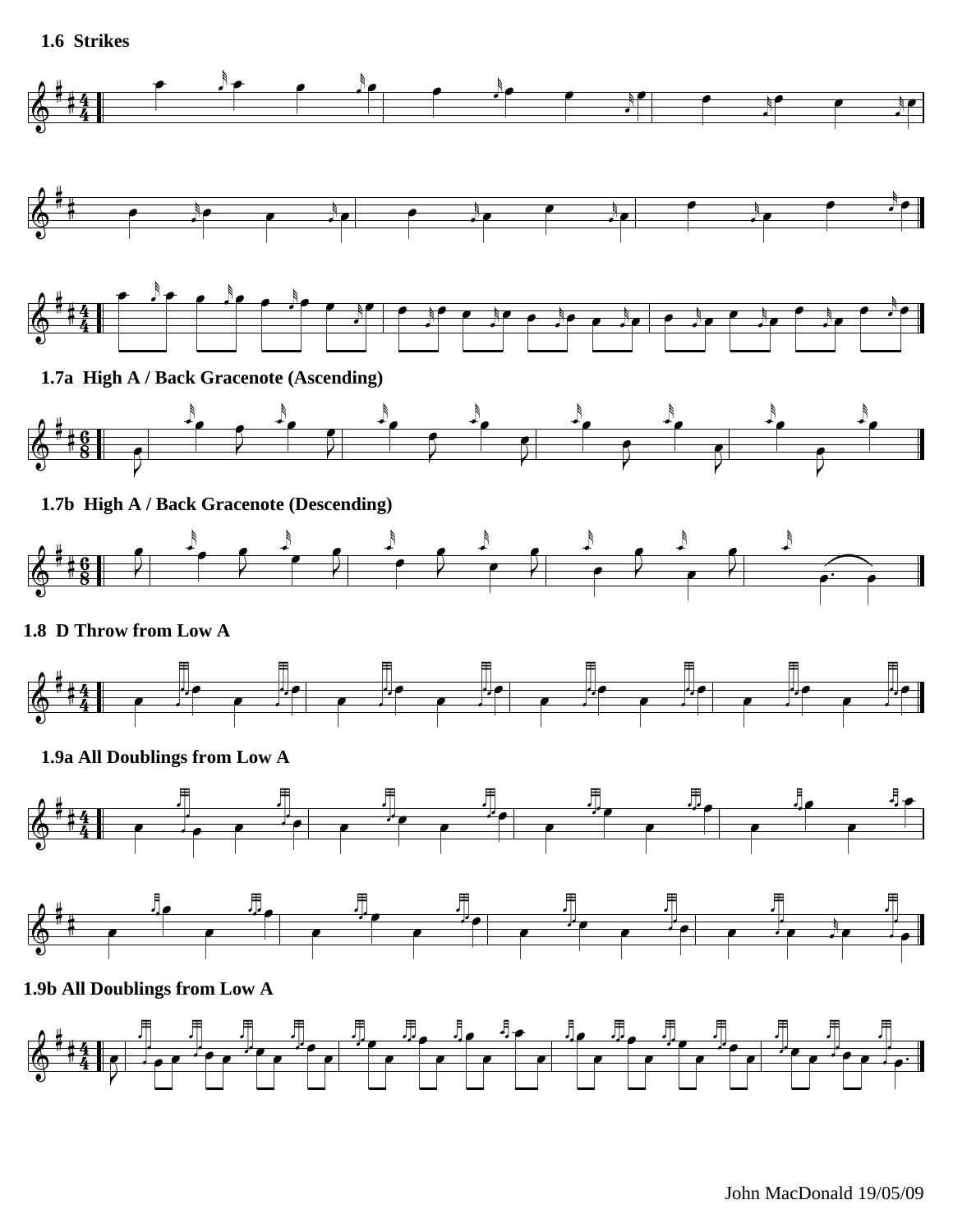### **2.1 Doublings**



 **Low G Doublings from every melody note**



**Low A Doublings from every melody note**



**B Doublings from every melody note**



**C Doublings from every melody note**



## **D Doublings from every melody note**



**E Doublings from every melody note**



**F Doublings from every melody note**



**High G Doublings from every melody note**



John MacDonald 19/05/09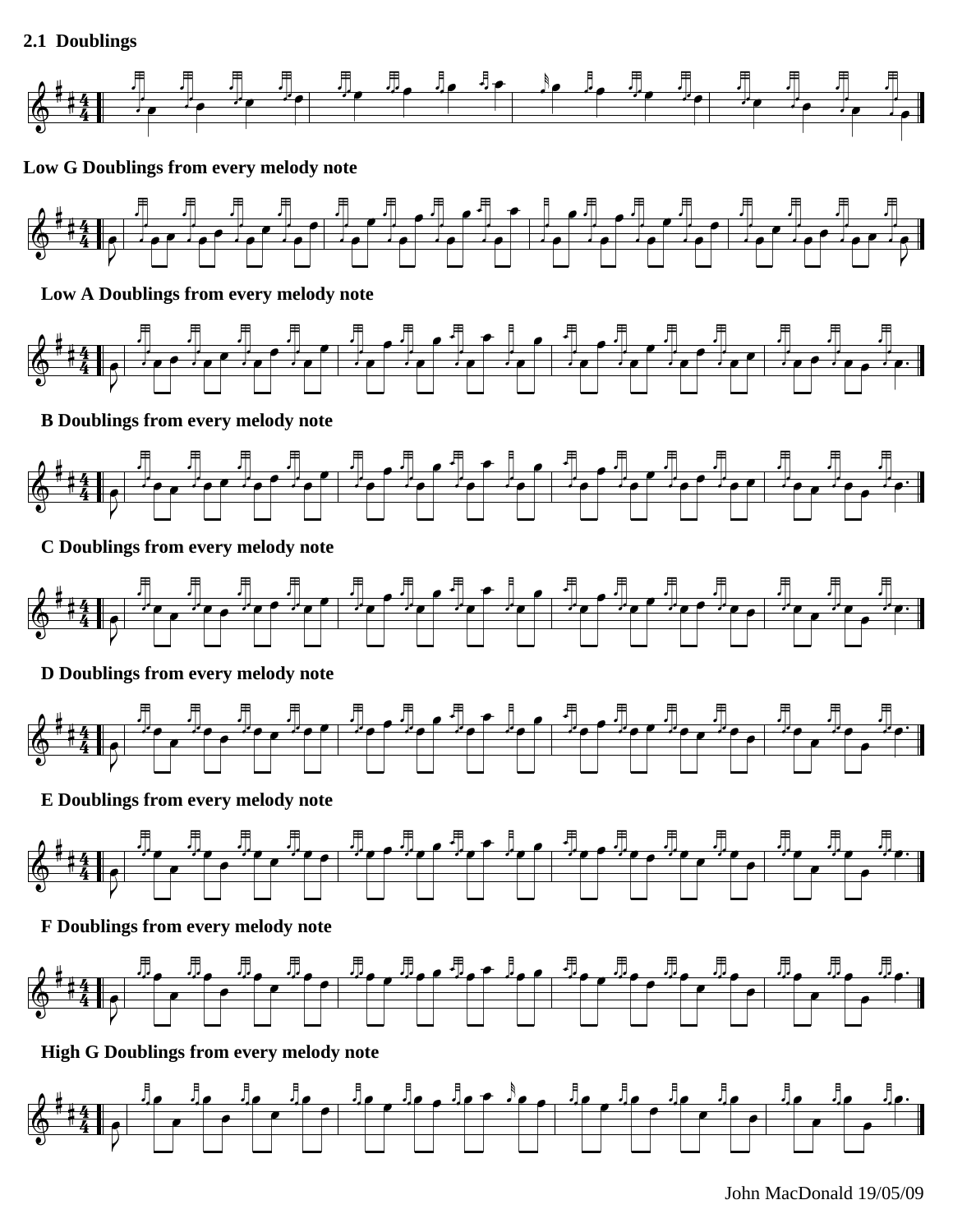**High A Doublings from every melody note**



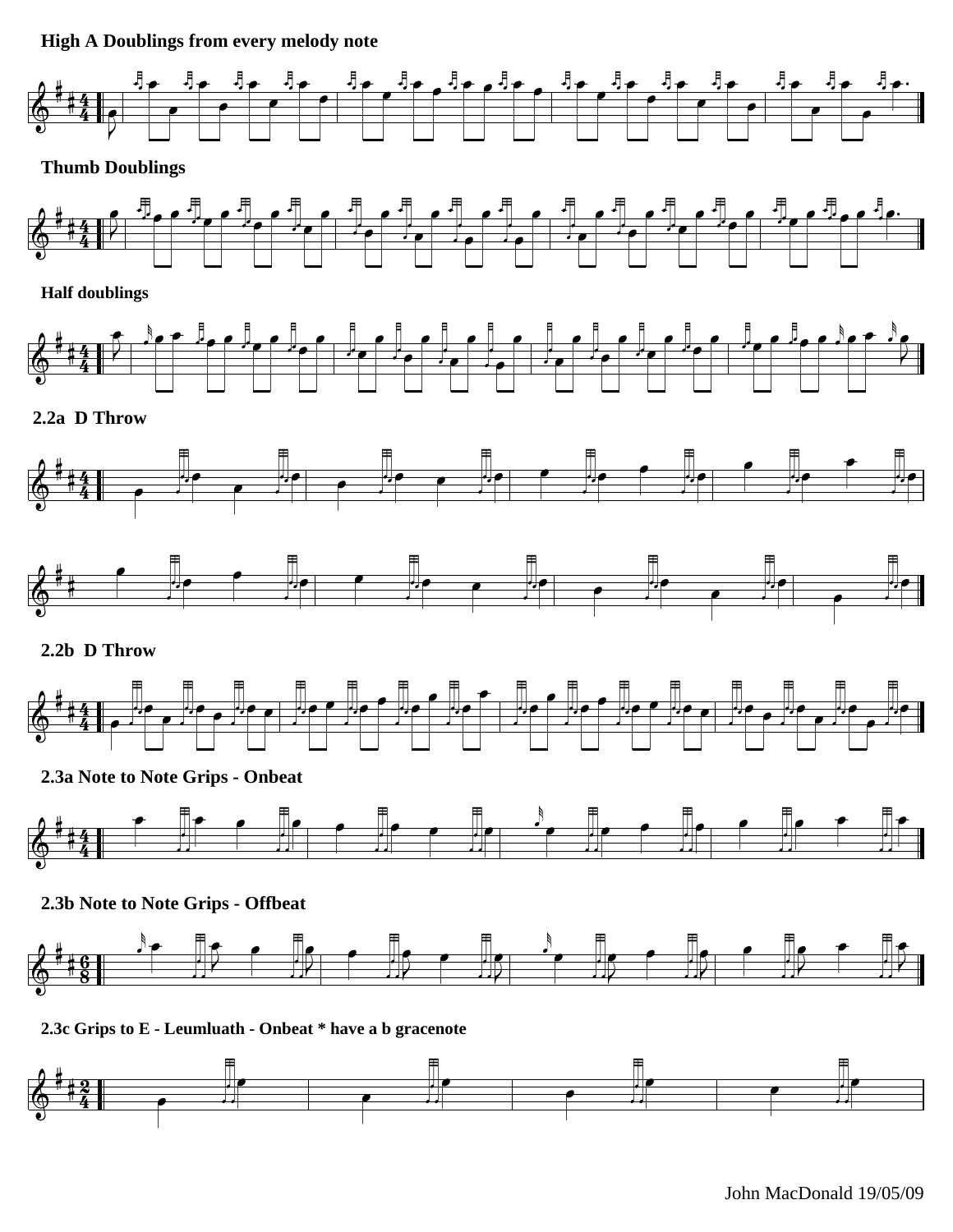

2.3 d Grips to E - Leumluath - Offbeat \* have a b gracenote



2.4 Birls





#### 2.5 High G Gracenote Birls





#### 2.5 a taorluath to Taorluath Onbeat



2.5 b taorluaths to Low A -Onbeat \* are with a B gracenote